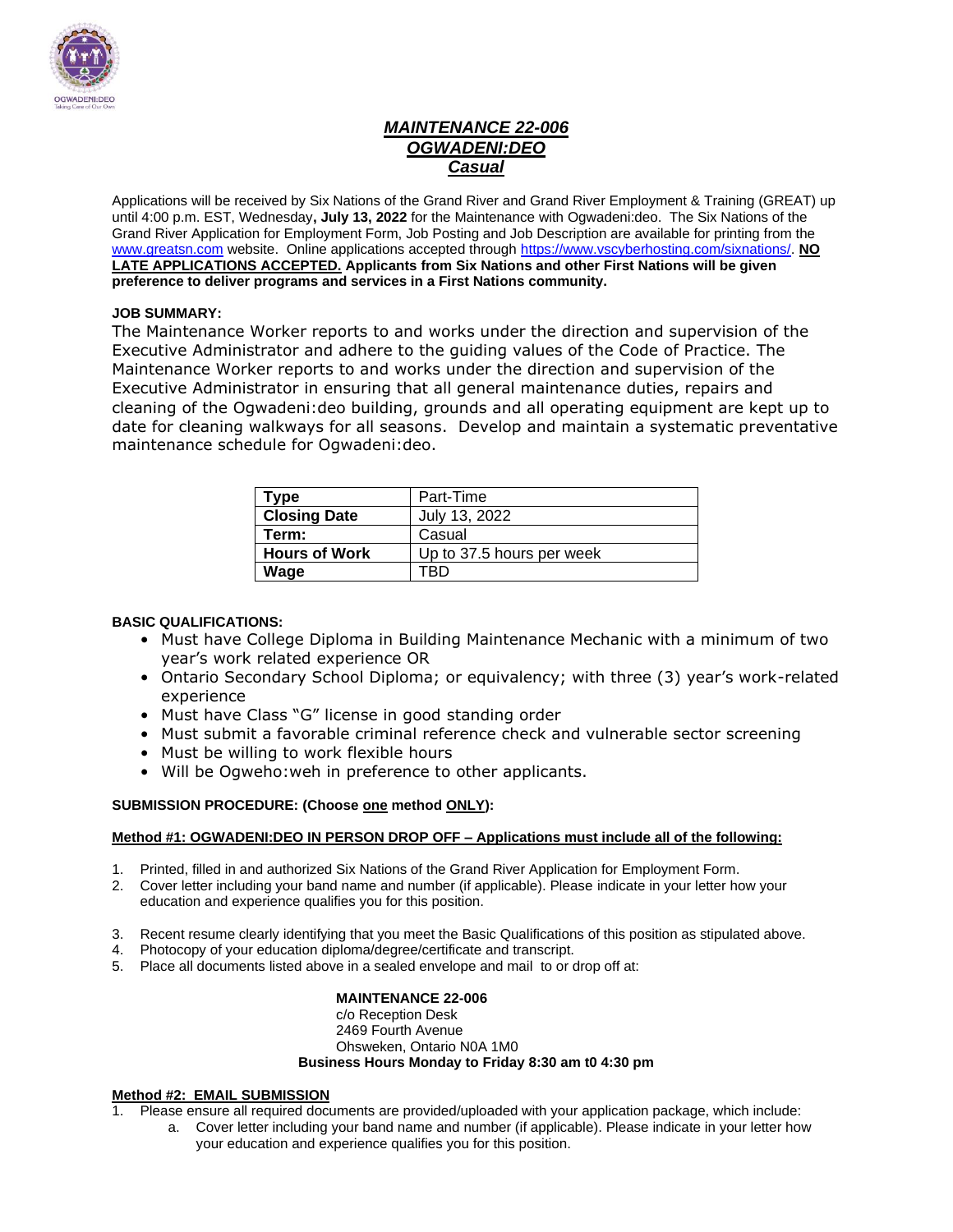

- b. Recent resume clearly identifying that you meet the Basic Qualifications of this position as stipulated above.
- c. Copy of your education diploma/degree/certificate and transcript.
- 2. Please email application package to David Walpole, Human Resources Coordinator at [oghrc@sixnations.ca](mailto:oghrc@sixnations.ca) a. Please ensure the job title and posting number is in the subject line.
- 3. If you have any questions or need assistance please reach out to David Walpole, Human Resources Coordinator at 519-445-1834 ext 4554 or via email at [oghrc@sixnations.ca.](mailto:oghrc@sixnations.ca)

#### **Method #3: Online**

- 4. Please visit[: https://www.vscyberhosting.com/sixnations/](https://www.vscyberhosting.com/sixnations/) to access our job board and follow the directions to apply.
- 5. Please ensure all required documents are provided/uploaded with your application package, which include:
	- a. Cover letter including your band name and number (if applicable). Please indicate in your letter how your education and experience qualifies you for this position.
	- b. Recent resume clearly identifying that you meet the Basic Qualifications of this position as stipulated above.
	- c. Copy of your education diploma/degree/certificate and transcript.
- 6. If you have any questions or need assistance please reach out to David Walpole, Human Resources Coordinator at 519-445-1834 ext 4554 or via email at [oghrc@sixnations.ca.](mailto:oghrc@sixnations.ca)

#### **Method #4: GREAT – Applications must include all of the following:**

- 6. Printed, filled in and authorized Six Nations of the Grand River Application for Employment Form.
- 7. Cover letter including your band name and number (if applicable). Please indicate in your letter how your education and experience qualifies you for this position.
- 8. Recent resume clearly identifying that you meet the Basic Qualifications of this position as stipulated above.
- 9. Photocopy of your education diploma/degree/certificate and transcript.
- 10. Place all documents listed above in a sealed envelope and mail to or drop off at:

#### **MAINTENANCE 22-006**

c/o Reception Desk Grand River Employment & Training (GREAT) P.O. Box 69, 16 Sunrise Court Ohsweken, Ontario N0A 1M0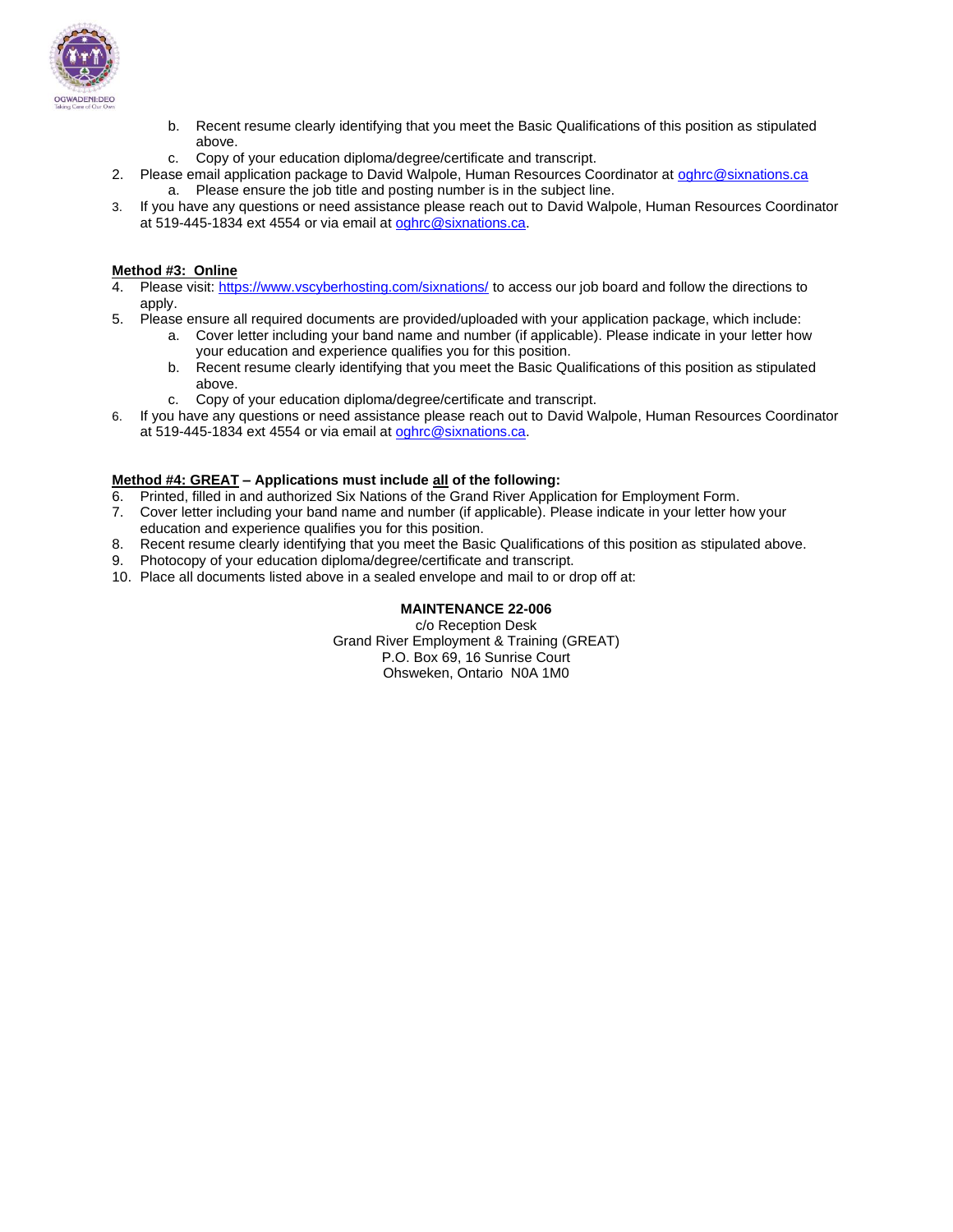



# **MAINTENANCE WORKER**

### **Guiding Values for our Code of Practice**

- Ganigo'hi:yo/Ka'nikonhri:io (Good Mind)
- Adenidaohsra'/Onkwa'tenniten:ro (Compassion and Kindness)
- Dedwadadrihwanohkwa:k/Onkwatennitenrosera (Respecting one another)
- Degayenawa'ko:ngye/Tetewaterihwakwenyenhsthak (Working together)
- Dewagagenawako:ngye'/Tetewayenwakontye (Assisting one another)
- Esadatgehs/Enhsatatkenhse (Self-reflection on actions taken)
- Gaihwaedahgoh/Karihwayentahkwen (Taking responsibility)
- Gasgyao:nyok/Kahretsyaronhsera (Encouragement)
- Gasasdenhsra/Ka'shatstenhsera (Strength/supportive to one another)
- Drihwawaihsyo/Ka'nikonhratoken (Honest and moral conduct)
- Oihwadogehsra'/Yorihwato:ken (Being truthful and consistent)
- Sgeno/Sken:nen (Peaceful thoughts and Actions)

## **REPORTING RELATIONSHIP**

The Maintenance Worker reports to and works under the direction and supervision of the Executive Administrator and adhere to the guiding values of the Code of Practice.

## **PURPOSE AND SCOPE OF THE POSITION**

The Maintenance Worker reports to and works under the direction and supervision of the Executive Administrator in ensuring that all general maintenance duties, repairs and cleaning of the Ogwadeni:deo building, grounds and all operating equipment are kept up to date for cleaning walkways for all seasons. Develop and maintain a systematic preventative maintenance schedule for Ogwadeni:deo.

## **RESPONSIBILITIES AND SUPPORT TO OGWEHO:WEH FAMILIES, CHILDREN AND YOUTH**

- Promote the Ogwadeni:deo philosophy, goals and objectives
- Acts in a professional appropriate manner when supporting community, families, children and youth
- Will ensure all duties of the Maintenance Worker are adhered to maintain contact with administration staff
- Perform projects as assigned

### Maintenance Functions:

- Complete daily cleaning which includes: sweep, mop scrub, vacuum the floors
- Empties trash cans and other waste containers
- Washes interior walls and ceilings and dusts
- Orders cleaning supplies
- Attends trainings as approved by Immediate Supervisor
- Pick up of large supply boxes, heavy deliveries
- Moves furniture, paints, washes exterior/interior windows as required
- Opens and locks building when advised by the staff
- Checks on a monthly basis, that fire extinguishers and emergency lighting fixtures throughout the buildings are operational
- Coordinates minor repairs to heating, cooling, ventilating, plumbing and electrical systems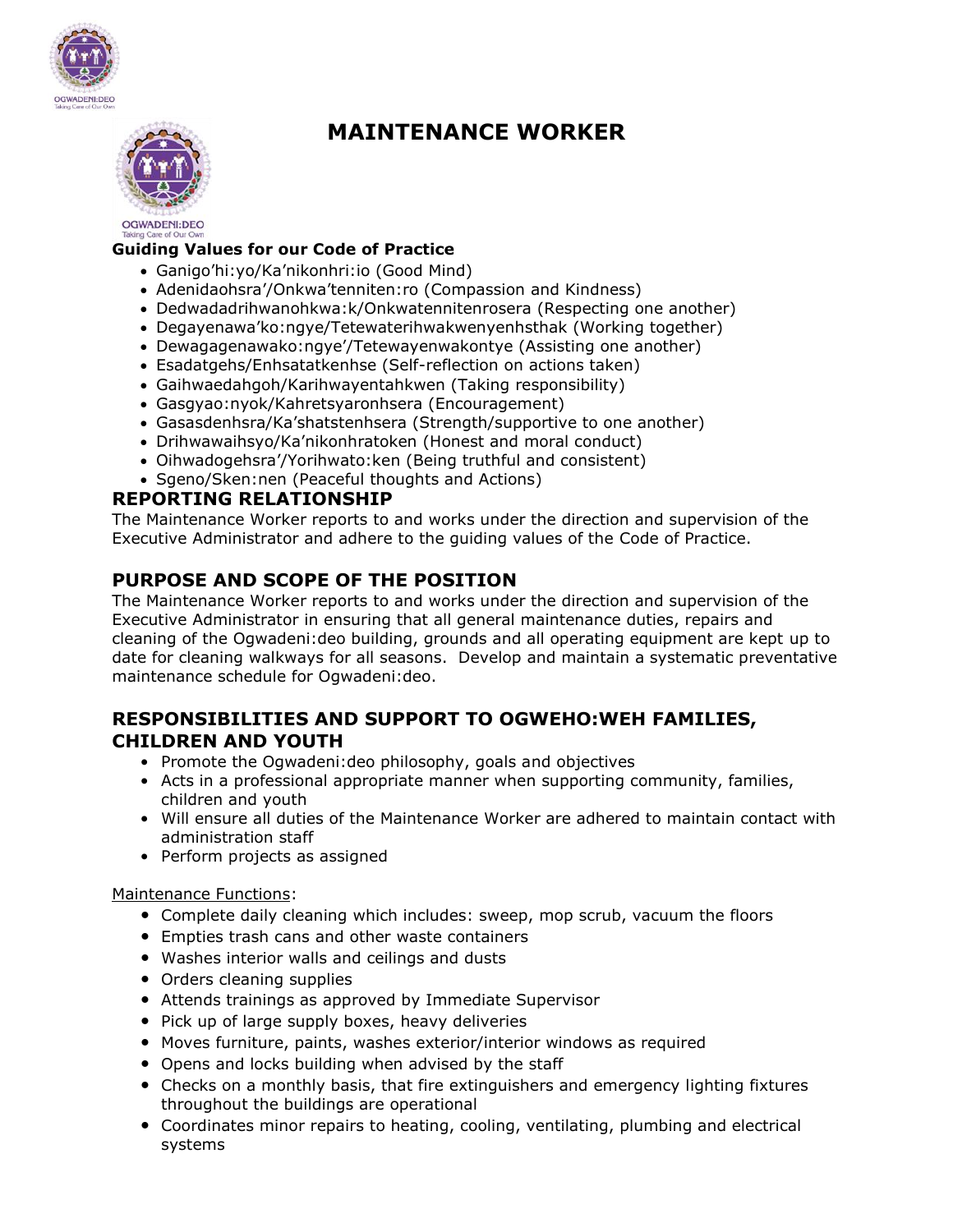

- Requisition supplies and equipment needed for cleaning and maintenance duties
- On call 24 hours a day 7 days a week to reset security alarm
- Coordinates the removal of trash and recyclables to the property bins

### Ground Maintenance:

- Snow and salt walkway as required
- Snow removal of sidewalk and monitor as required
- Maintenance of grounds, including grass cutting, weed eating and minor landscaping around client entrance walkway

## **OGWADENI:DEO THE AGENCY**

- Maintain a logbook for all activities
- Determine repairs that are required to be carried out by qualified trades, obtains estimates (following the financial policy) for minor repairs and authorizes the work to be completed
- Will perform general maintenance and repairs
- Maintain and comply with all warranties in effect regarding equipment and tools as required under her/his care and control
- Carry out on-call duties as required
- Schedule and oversee the work of independent contractors to ensure repairs are carried out as prescribed internally and landlord responsive for external repairs
- Maintains a priority log of repairs required and repairs/renovations

## **HONEST AND MORAL CONDUCT**

- Obtain quotes from qualified trades to complete major work/repairs if necessary and forwards for approval to proceed
- Secure the necessary materials and equipment required to completed the work
- Arm/Disarm security system; lock/unlock main entrance for building 24/7 per week
- Ensure a recording of all inventory, equipment and equipment warranties are maintained

## **BEING TRUTHFUL AND CONSISTENT**

• Responds to staff questions and concerns relating to the maintenance duties within the building, through work order process

## **ASSISTING ONE ANOTHER**

• Performs other related duties as determined by the Executive Administrator required and are reasonable for the position.

## **WORKING CONDITIONS**

Work requires aptitude in all areas of building maintenance including mechanical, electrical, carpentry, painting, drywall and waste management; involves extensive physical activity; required to work inside and outside in inclement weather conditions; involves travel and some interaction with the public; subject to interruptions and subject to unscheduled hours; ability to take direction and work independently. This position can also involve physically dangerous situations. The salary of the Maintenance Worker will include local travel/mileage and will also include travel to other Ogwadeni:deo sites of work

## **STRENGTH/SUPPORTIVE TO ONE ANOTHER**

With the Ogwadeni:deo Executive Administrator:

Takes direction from and works closely with the Executive Administrator on a day-today basis in supporting his/her obligations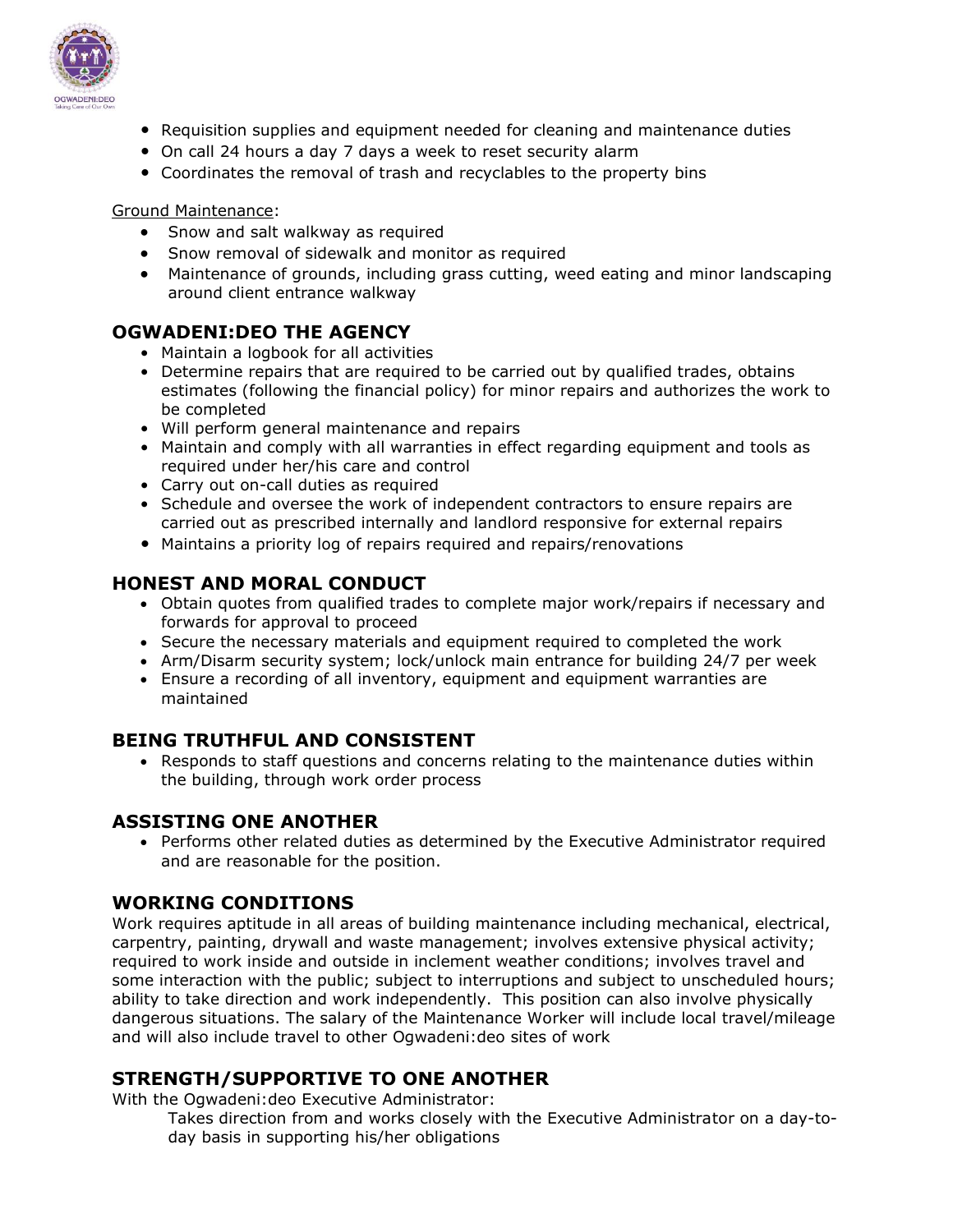

With Other Ogwadeni:deo Managers and Staff:

- Ensures tasks are done efficiently and effectively in a manner that promotes courtesy, cooperation and teamwork with all staff
- With The Community:
	- Promotes the Ogwadeni:deo Program in a courteous, cooperative and professional manner

### **SELF-REFLECTING ON ACTIONS TAKEN**

Errors in carrying out the responsibilities of the position could result in:

- Loss of credibility, trust and public confidence in the Ogwadeni:deo Program
- Harm or injury to employees or the public
- Legal and/or financial liabilities

## **TAKING RESPONSIBILITY**

Works within the parameters set out in the Ogwadeni:deo Employment policy and procedures as directed by the Executive Administrator. Takes ownership and responsibility for the quality and timeliness of work commitments.

## **QUALIFICATIONS**

### **Basic/Mandatory Requirements**

The successful applicant:

- Must have College Diploma in Building Maintenance Mechanic with a minimum of two year's work related experience OR
- Ontario Secondary School Diploma; or equivalency; with three (3) year's work related experience
- Must have Class "G" license in good standing order
- Must submit a favorable criminal reference check and vulnerable sector screening
- Must be willing to work flexible hours
- Will be Ogweho:weh in preference to other applicants.

### **Knowledge Requirements**

The successful applicant:

- Must possess excellent working knowledge of a building maintenance including minor electrical, plumbing, heating and carpentry, painting and waste management Knowledge of Workplace Hazard Materials Information System (WHMIS)
- Knowledge of Health & Safety procedures
- Possess ability to prioritize and assign multiple tasks

### **Ability Requirements**

The successful applicant will demonstrate ability to:

- Relates and communicate effectively with the Manager and other staff
- Possess initiative and ability to work independently
- Multi-tasks and works productively in some stressful situations
- Maintains confidentiality
- Maintains a high level of accuracy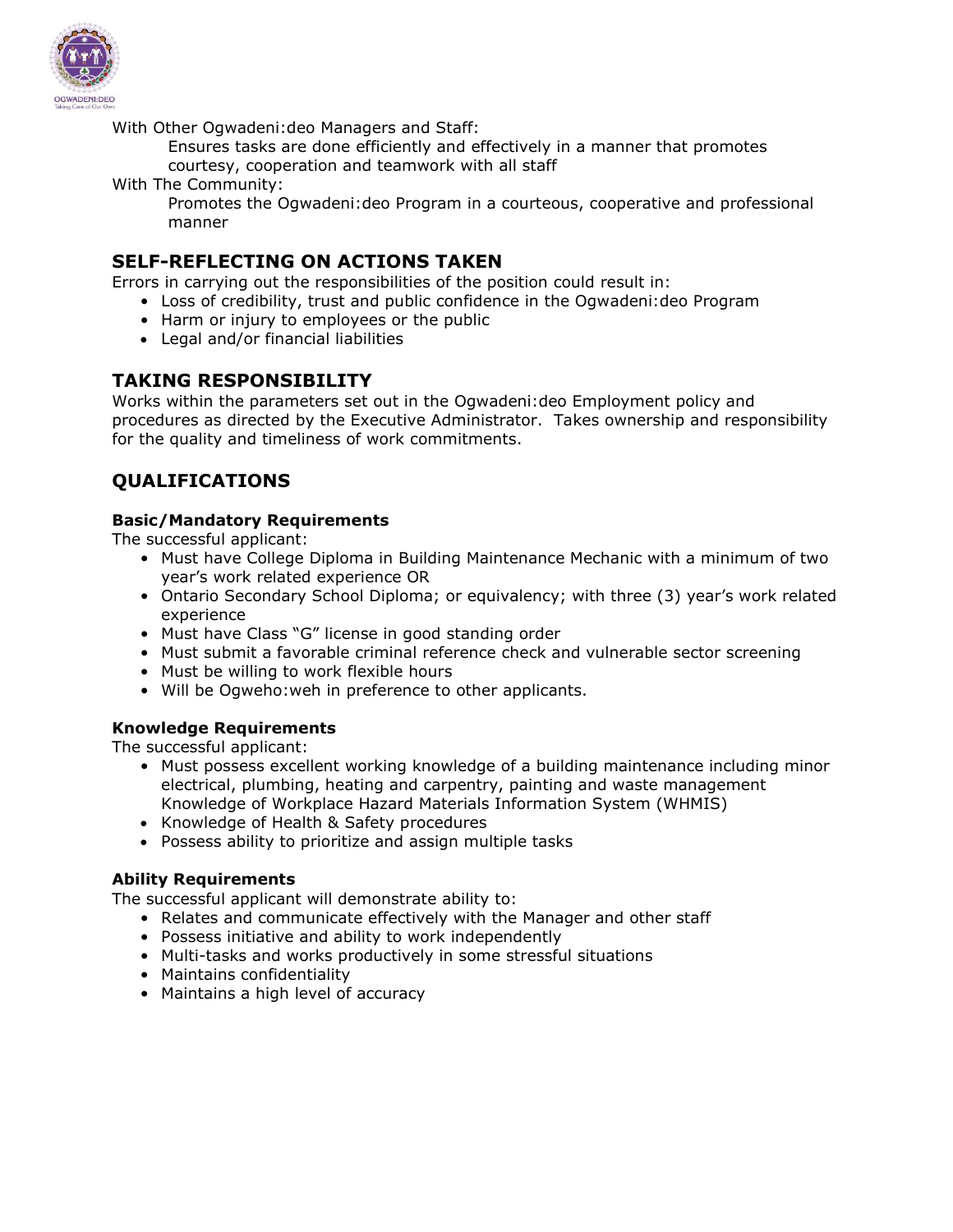

# **MAINTENANCE WORKER**

### **Guiding Values for our Code of Practice**

- Ganigo'hi:yo/Ka'nikonhri:io (Good Mind)
- Adenidaohsra'/Onkwa'tenniten:ro (Compassion and Kindness)
- Dedwadadrihwanohkwa:k/Onkwatennitenrosera (Respecting one another)
- Degayenawa'ko:ngye/Tetewaterihwakwenyenhsthak (Working together)
- Dewagagenawako:ngye'/Tetewayenwakontye (Assisting one another)
- Esadatgehs/Enhsatatkenhse (Self-reflection on actions taken)
- Gaihwaedahgoh/Karihwayentahkwen (Taking responsibility)
- Gasgyao:nyok/Kahretsyaronhsera (Encouragement)
- Gasasdenhsra/Ka'shatstenhsera (Strength/supportive to one another)
- Drihwawaihsyo/Ka'nikonhratoken (Honest and moral conduct)
- Oihwadogehsra'/Yorihwato:ken (Being truthful and consistent)
- Sgeno/Sken:nen (Peaceful thoughts and Actions)

## **REPORTING RELATIONSHIP**

The Maintenance Worker reports to and works under the direction and supervision of the Executive Administrator and adhere to the guiding values of the Code of Practice.

## **PURPOSE AND SCOPE OF THE POSITION**

The Maintenance Worker reports to and works under the direction and supervision of the Executive Administrator in ensuring that all general maintenance duties, repairs and cleaning of the Ogwadeni:deo building, grounds and all operating equipment are kept up to date for cleaning walkways for all seasons. Develop and maintain a systematic preventative maintenance schedule for Ogwadeni:deo.

## **RESPONSIBILITIES AND SUPPORT TO OGWEHO:WEH FAMILIES, CHILDREN AND YOUTH**

- Promote the Ogwadeni:deo philosophy, goals and objectives
- Acts in a professional appropriate manner when supporting community, families, children and youth
- Will ensure all duties of the Maintenance Worker are adhered to maintain contact with administration staff
- Perform projects as assigned

### Maintenance Functions:

- Complete daily cleaning which includes: sweep, mop scrub, vacuum the floors
- Empties trash cans and other waste containers
- Washes interior walls and ceilings and dusts
- Orders cleaning supplies
- Attends trainings as approved by Immediate Supervisor
- Pick up of large supply boxes, heavy deliveries
- Moves furniture, paints, washes exterior/interior windows as required
- Opens and locks building when advised by the staff
- Checks on a monthly basis, that fire extinguishers and emergency lighting fixtures throughout the buildings are operational
- Coordinates minor repairs to heating, cooling, ventilating, plumbing and electrical systems
- Requisition supplies and equipment needed for cleaning and maintenance duties
- On call 24 hours a day 7 days a week to reset security alarm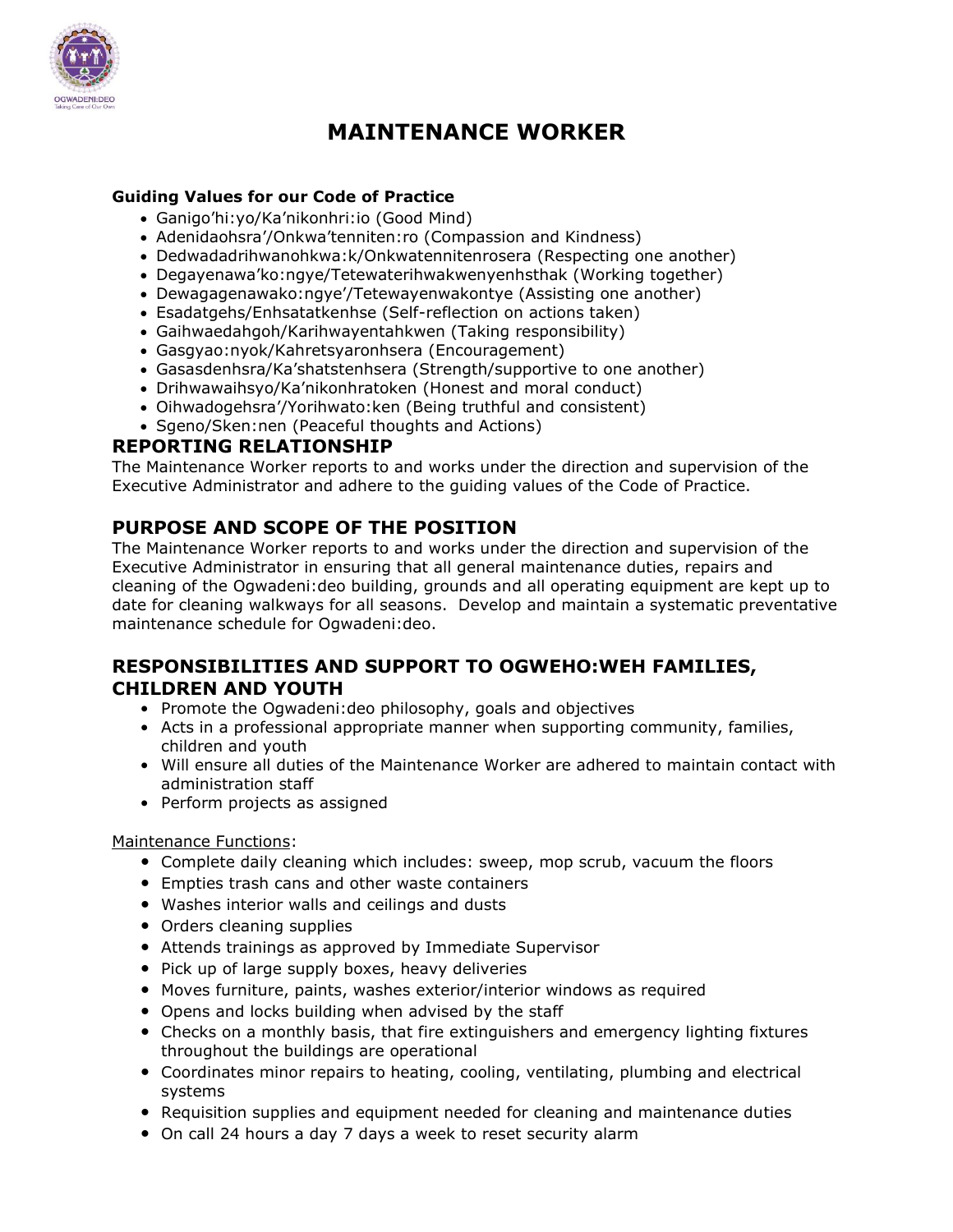

• Coordinates the removal of trash and recyclables to the property bins

### Ground Maintenance:

- Snow and salt walkway as required
- Snow removal of sidewalk and monitor as required
- Maintenance of grounds, including grass cutting, weed eating and minor landscaping around client entrance walkway

## **OGWADENI:DEO THE AGENCY**

- Maintain a logbook for all activities
- Determine repairs that are required to be carried out by qualified trades, obtains estimates (following the financial policy) for minor repairs and authorizes the work to be completed
- Will perform general maintenance and repairs
- Maintain and comply with all warranties in effect regarding equipment and tools as required under her/his care and control
- Carry out on-call duties as required
- Schedule and oversee the work of independent contractors to ensure repairs are carried out as prescribed internally and landlord responsive for external repairs
- Maintains a priority log of repairs required and repairs/renovations

## **HONEST AND MORAL CONDUCT**

- Obtain quotes from qualified trades to complete major work/repairs if necessary and forwards for approval to proceed
- Secure the necessary materials and equipment required to completed the work
- Arm/Disarm security system; lock/unlock main entrance for building 24/7 per week
- Ensure a recording of all inventory, equipment and equipment warranties are maintained

## **BEING TRUTHFUL AND CONSISTENT**

• Responds to staff questions and concerns relating to the maintenance duties within the building, through work order process

## **ASSISTING ONE ANOTHER**

• Performs other related duties as determined by the Executive Administrator required and are reasonable for the position.

## **WORKING CONDITIONS**

Work requires aptitude in all areas of building maintenance including mechanical, electrical, carpentry, painting, drywall and waste management; involves extensive physical activity; required to work inside and outside in inclement weather conditions; involves travel and some interaction with the public; subject to interruptions and subject to unscheduled hours; ability to take direction and work independently. This position can also involve physically dangerous situations. The salary of the Maintenance Worker will include local travel/mileage and will also include travel to other Ogwadeni:deo sites of work

## **STRENGTH/SUPPORTIVE TO ONE ANOTHER**

With the Ogwadeni:deo Executive Administrator:

- Takes direction from and works closely with the Executive Administrator on a day-today basis in supporting his/her obligations
- With Other Ogwadeni:deo Managers and Staff: